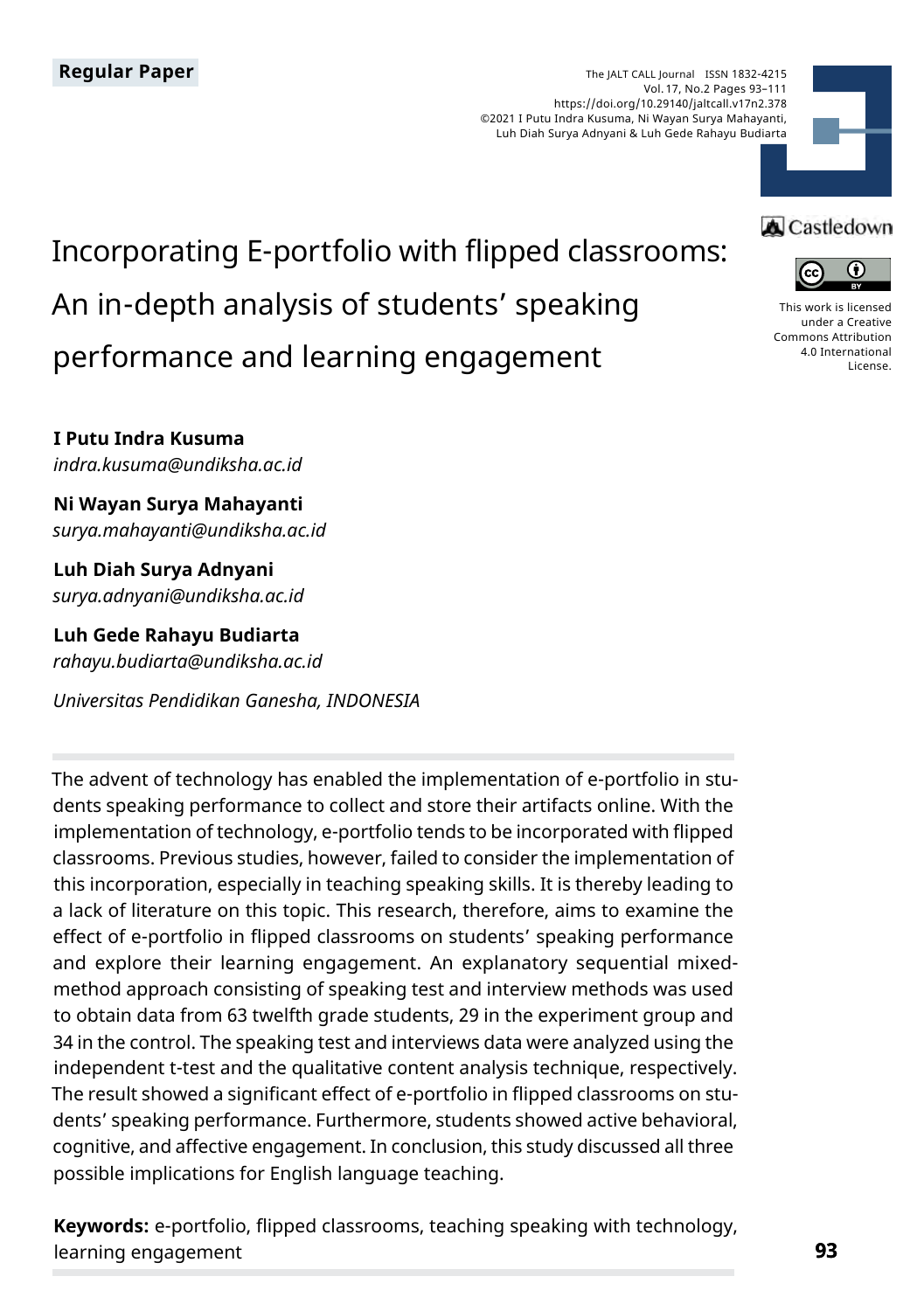#### **1. Rationale**

The recent rapid technological development has enabled more effective and efficient implementation of portfolio assessment. Using technology, portfolio assessment then became a new type called an e-portfolio, which is characterized as digital resources where learners collect course materials, projects, and achievements (Dougherty & Coelho, 2017) and store them in a cloud storage system for easy accessibility as long as there is an internet connection. Furthermore, an e-portfolio also promotes feedback, reflection, and self-reflection (Yastibas & Yastibas, 2015), which helps learners improve their language skills. This new concept is, therefore, fast becoming an important and relevant topic in English language teaching (ELT), considering the implementation of technology by many teachers and the need for effective teaching techniques in formulating instructions.

For almost a decade, there has been extensive research on the application of e-portfolio to teaching writing aspects of English (e.g., Baturay & Daloǧlu, 2010; Barrot, 2016; Nicolaidou, 2013; Tonogbanua, 2018), but the only rare effort has been directed towards the speaking part (e.g., Cepik & Yastibas, 2013; Huang & Hung, 2010). For instance, Huang and Hung (2010) researched thirty Taiwanese students on the use of e-portfolio and reported that this technique exerted better speaking performance. These groundbreaking results draw attention to implementing this concept and encouraged other researchers to conduct similar studies.

An E-portfolio is only an assessment technique and still needs content delivery activities as a preceding activity before doing the assignments. The technology tools integrated into the e-portfolio promotes the incorporation of some innovative strategies to teach the speaking aspect. An example is the flipped classrooms which represent an instructional practice requiring students to review materials before coming to the classroom (Jeff Mehring, 2016). Accordingly, its implementation has the ability to provide more time for in-class activities as required by the e-portfolio (Efe, 2016). This means the combination of e-portfolio and flipped classrooms are a perfect match to teach speaking. Up to the present time, only Adnan (2017) has studied this combination, and the students taught by the method were found to have outperformed others in the control group. However, the research was not specifically focused on examining the effect of the combination on students' speaking performance.

Since both e-portfolio and flipped classrooms require technological input, current evidence repeatedly suggested improving students' active participation in the language learning process (Chen *et al.*, 2019; Huang *et al.*, 2019) due to the possibilities of in-class interaction activities (Bowles *et al.*, 2015). Moreover, active learning is often associated with learning engagement (Peng *et al.*, 2017), as observed with flipped classrooms in some studies. For instance, Chen *et al.* (2019) researched the effect of flipped classrooms on students' learning engagement before and during class activities, and some improvements were observed in both activities. Therefore, e-portfolio and flipped classrooms were

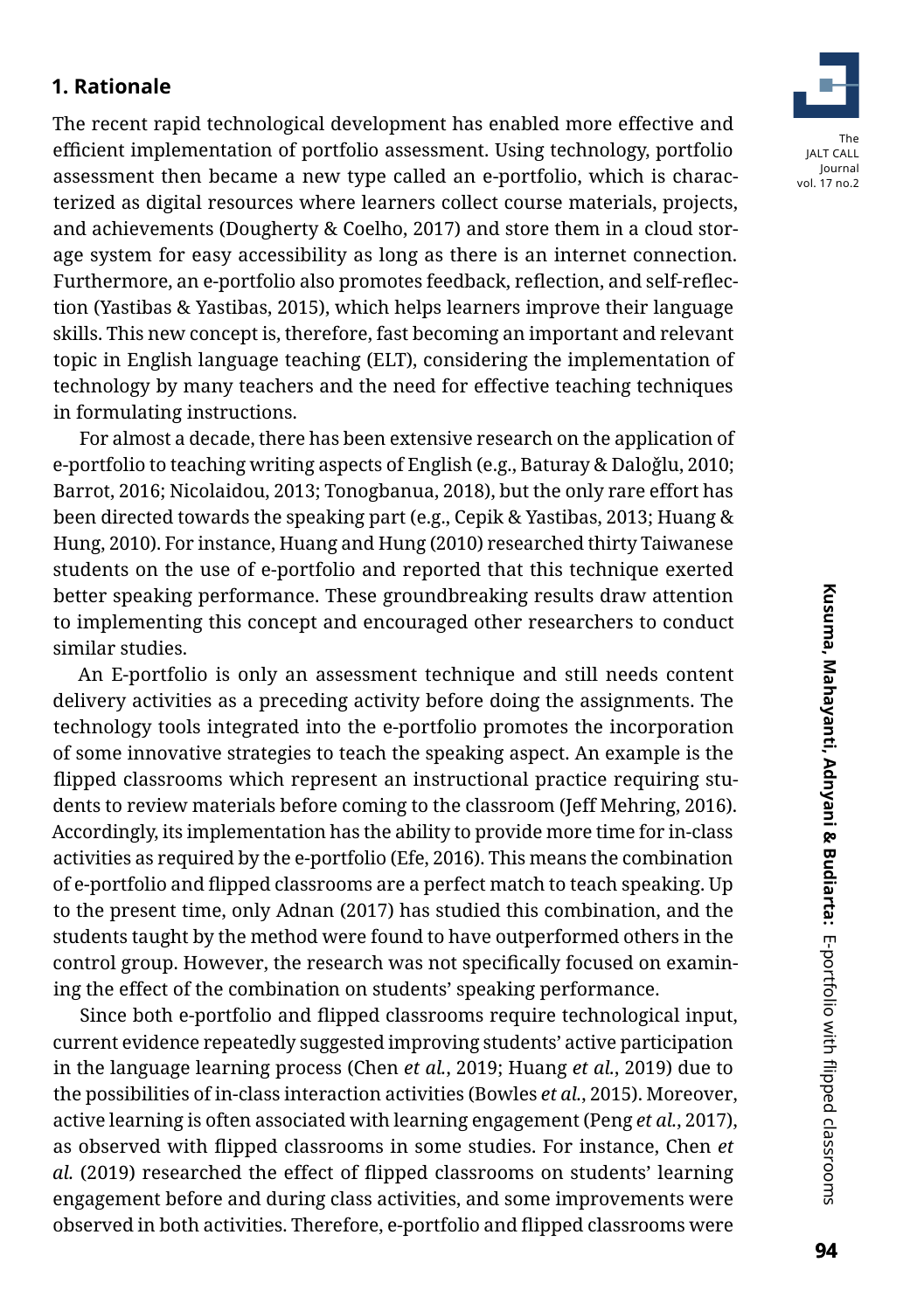Nevertheless, the effect of e-portfolio on speaking performance and how it affects learning engagement in speaking activities remain unclear as most researchers have not treated these issues in much detail, while studies on the use of e-portfolio for teaching speaking skills in flipped classrooms have also not been discovered. More information is, of course, necessary to improve the implementation of e-portfolio in flipped classrooms. Such information might also be of interest to teachers as regards implementing the e-portfolio in flipped classrooms. Therefore, this study was conducted to examine the effect of e-portfolio in flipped classrooms on students' speaking performance and explore their engagement during the speaking activities. To guide the inquiry, the following overarching research questions are posed:

- 1. Was there a significant effect of e-portfolio in flipped classrooms on twelfth-grade students' speaking performance?
- 2. How did the students engage in speaking activities during the implementation of e-portfolio in flipped classrooms?

### **2. Review of related literature**

#### *2.1 E-portfolio*

A portfolio is an authentic assessment technique to store students' systematic collection of artifacts (Efe, 2016; Johnson & Johnson, 2002; Kwak & Yin, 2018; O'Malley & Pierce, 1996) in all language skills (Demirel & Duman, 2015). It is also a collection of their works and activities to monitor learning growth (Srikaew *et al.*, 2015). The concept makes it possible to track success through self-evaluation and correction (Safari & Koosha, 2016). The portfolios, therefore, help in determining the strengths and weaknesses of the students as indicators of the learning progress.

The rapid development of technology, such as websites, blogs, Wiki, and Facebook (Babaee, 2012), has made it possible to transform a portfolio into a new form called e-portfolio with several devices to ensure effectiveness and efficiency. E-portfolio denotes digital tools (Dougherty & Coelho, 2017) to collect students' artifacts and personalized collections to show their own learning processes (Cepik & Yastibas, 2013; Huang & Hung, 2010). E-portfolio also enables the students to manage their works effectively (Kwak & Yin, 2018) as they can upload their assignments to cloud storage at a time convenient to them. Moreover, e-portfolio promotes feedback and self-reflection (Yastibas & Yastibas, 2015) as the activities in the e-portfolio consist of peer and selfassessments. Thus, the above definitions may describe e-portfolio as a digital tool that enables students to upload, manage, and store digital artifacts that can be used as reflective activities and demonstrate their learning progress

Regarding implementing e-portfolio in teaching speaking, few studies have been devoting their efforts to implementing this technique in various ways (e.g., Cepik & Yastibas, 2013; Huang & Hung, 2010). Huang and Hung (2010)

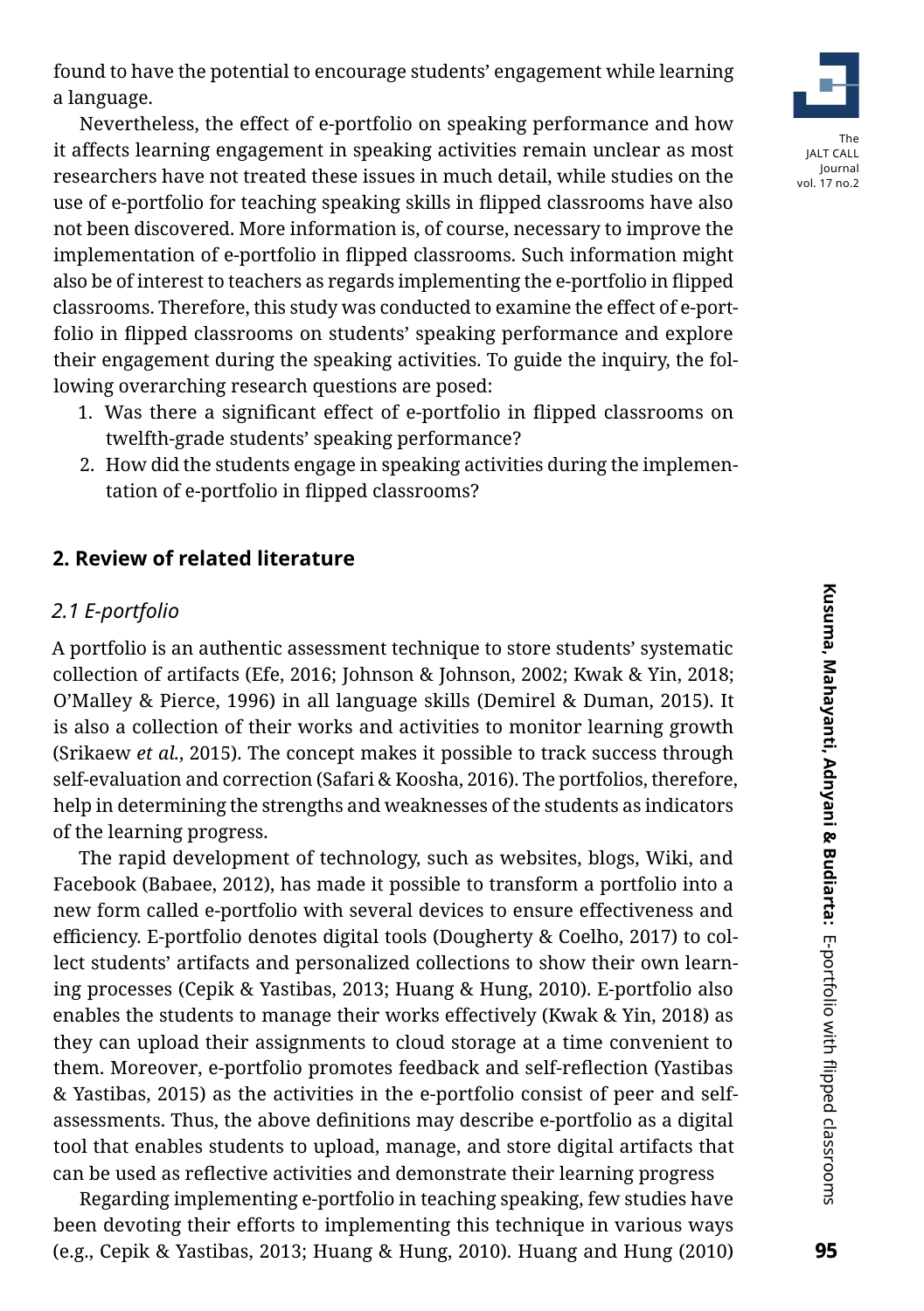implemented e-portfolio using Wretch, a free blogging system, to collect the students' artifacts. Huang and Hung then instructed their students to record their audios and uploaded them on Wretch. To provide the students' with feedback, Huang and Hung also instructed their students to give comments on their friends' audios. In line with this implementation, Cepik & Yastibas (2013) used Lore.com and YouTube as the platforms of e-portfolio. Since Lore.com cannot be used to upload videos, Cepik and Yastibas instructed their students to record and upload their videos on YouTube and pasted the link on Lore.com. Cepik and Yastibas then gave their comments on students' tasks and asked their students to self-reflect. Therefore, it can be seen from the above implementations that e-portfolio in speaking courses include digital platforms for the storage and management of students' digital artifacts and represent activities based on the comments made by their teachers or peers for the development of their speaking skills.

Due to the rare implementation of e-portfolio in teaching speaking (Cepik & Yastibas, 2013; Huang & Hung, 2010), several attempts have been made to investigate its effectiveness (e.g., Cepik & Yastibas, 2013; Dougherty & Coelho, 2017; Huang & Hung, 2010; Kwak & Yin, 2018) but evidence showing statistical analysis is limited. Perhaps Huang and Hung's (2010) study was the only one to employ an experimental design on thirty Taiwanese students. The *ANCOVA* analysis results showed that e-portfolio could improve students' speaking performance in terms of total words and lexical richness. Cepik & Yastibas (2013) continued the discussion by conducting a qualitative study to explore the implementation of e-portfolio on listening and speaking performance. They recruited 17 university students in Turkey to participate and found the method to be effective. Moreover, Kwak and Yin (2018) found that e-portfolio improved students' preparations prior to doing the assignments, motivation, and attitude to learning. Meanwhile, Dougherty and Coelho (2017) employed a different approach by using a descriptive analysis on 71 students of a university in the Middle East and found that the students faced difficulty implementing e-portfolio, but later it became helpful. These studies, therefore, show that e-portfolio has a positive effect on students' speaking performance, but these findings were mainly discovered in qualitative data. The lack of enough quantitative analysis has, however, become an issue in recent times. Therefore, further examination is expected to be conducted to improve the literature on the effect of e-portfolio in teaching speaking.

#### *2.2 Flipped classrooms*

Flipped classrooms are the current instructional innovation in teaching, especially ELT (Amiryousefi, 2019), promoting a student-centered approach. This approach was initially known as the classroom flip (Baker, 2000) and inverted classroom (Lage *et al.*, 2000). However, the term flipped classroom was then popularized by Bergmann and Sams (2012). Flipped classrooms are practices requiring students to review course contents before coming to the class (Adnan, 2017; Yeo, 2018), while in-class or Face-to-Face (F2F) activities, such as quizzes,

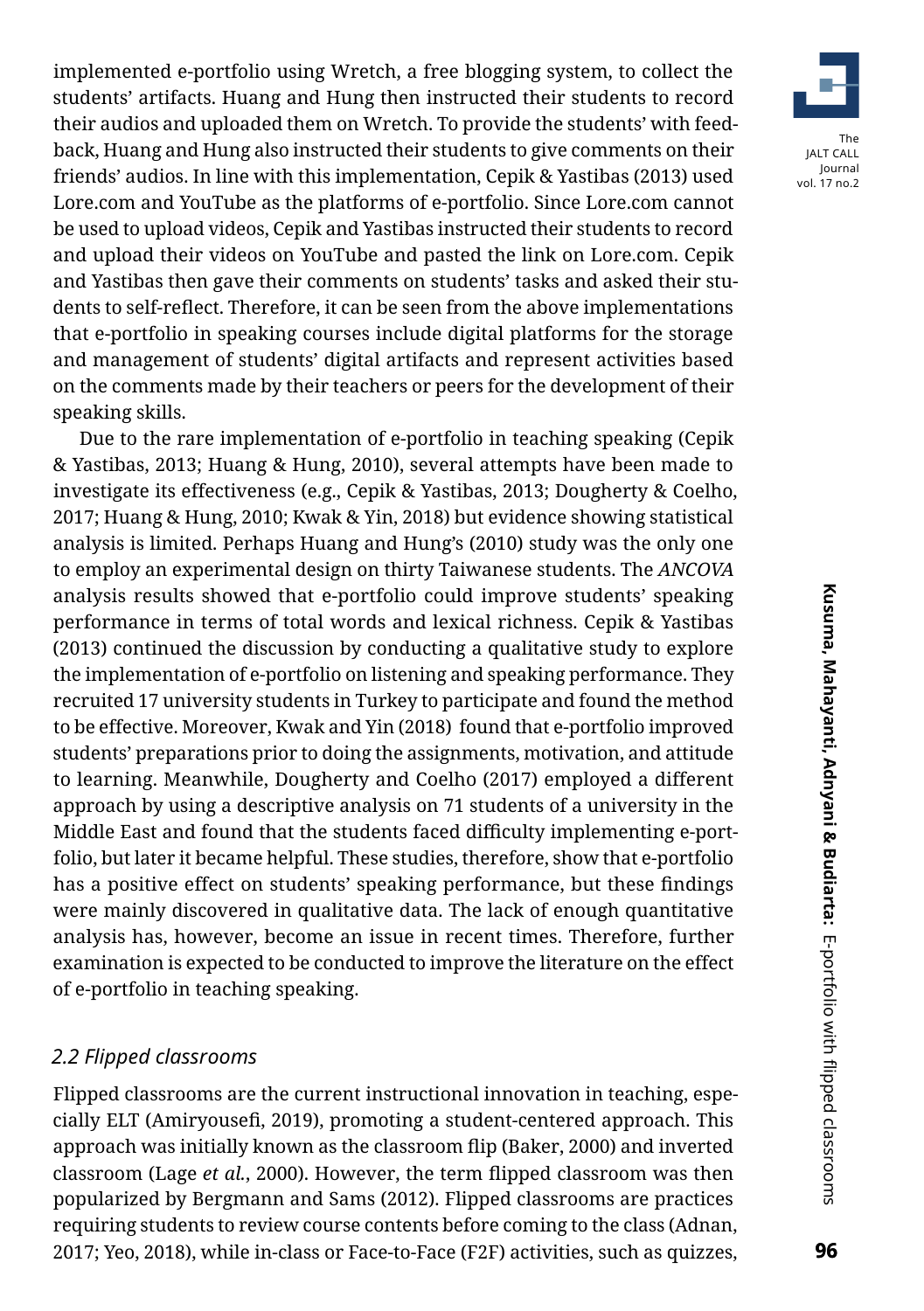group discussions, and peer instructions (Roehling, 2018), are used to improve skills and knowledge. For instance, Bergmann and Sams (2012) instructed the students to review the recorded materials at home and did the homework/ assignments at school. This implementation has therefore inspired other researchers, including ELT practitioners. For example, Lin and Hwang (2018), by integrating technology during the implementation, asked the students to review video materials and students had to post what they had learned on the Facebook group at home. Then, the activities were continued at school, such as practicing dialog or monolog. In another example, Kusuma (2020) instructed the students in a speaking class to review the online materials on YouTube and websites at home, and it was continued by classroom activities, such as discussion, composing dialogs, and practicing with peers. Then, the students recorded their speaking performance and uploaded the clips online. Thus, such implementations have attracted teachers' attention since this approach enables active learning implementation.

The integration of technology has led to the innovative implementation of flipped classrooms. For instance, the initial version only required students to review teacher's recorded presentation videos before coming to school, but this has changed with the inclusion of several contents such as the TED-ed website (Hung, 2018), online video resources, podcasts, course notes (Adnan, 2017), sitcom videos (Hung, 2017), and YouTube videos (Kusuma, 2020). Moreover, advanced technology tools have also made it possible to implement flipped classrooms with diverse online platforms. For example, Adnan (2017) and Amiryousefi (2019) applied the Telegram and Learning Management System (LMS) to support information sharing and discussion and reported the ability of diversity to improve the implementation of flipped classrooms (McLaughlin *et al.*, 2016). Therefore, technology integration could encourage successful and active learning, which are the characteristics of a student-centered approach. This also means combining flipped classrooms with e-portfolio is possible since they are compatible and have similar characteristics.

Concerning the implementation of e-portfolio in flipped classrooms, to date, only Adnan (2017) had implemented this combination. Adnan, in his research, instructed the students to watch videos and cover course materials before attending their class, while some various activities filled the F2F class activities to foster students' learning and engagement. Then, the students' works were compiled digitally in their e-portfolio. However, the study did not concentrate exclusively on the effects of the combination on students' speaking performance. Thus, the limited information on implementing e-portfolio in flipped classrooms, especially in speaking courses, should get more investigations.

#### *2.3 Learning engagement*

Learning engagement is a term proposed by Astin (1984), which represents the involvement of the students psychically and psychologically in the academic experience. Astin (1984) also delineated that active students have communication and interactions with others, and engagement is the key to students'

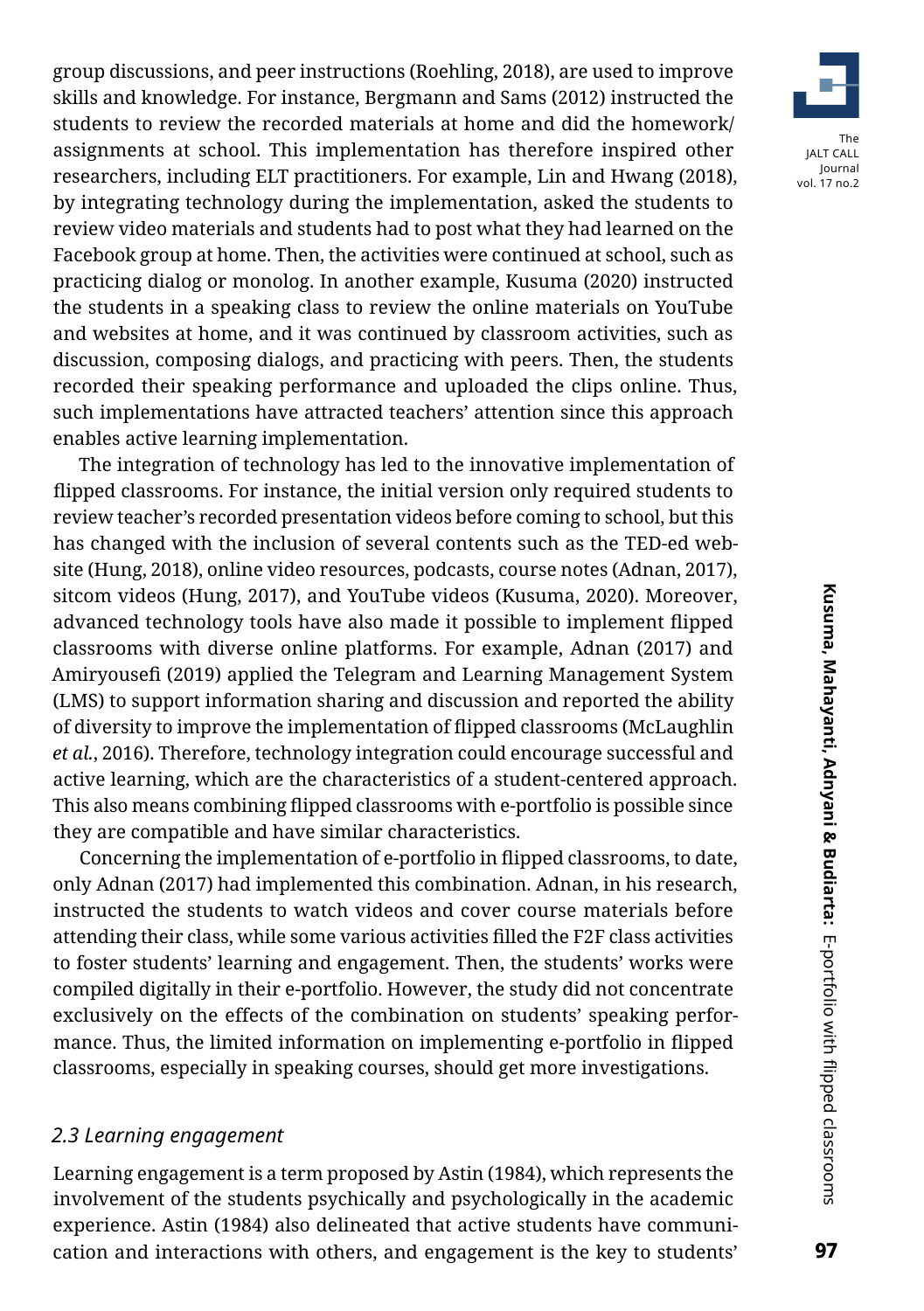success. Learning engagement is often associated with three psychological domains: behavioral, cognitive, and affective (Fredricks *et al.*, 2004; Lee *et al.*, 2018). The behavioral aspect refers to the participation of the students in learning (Fredricks *et al.*, 2004); cognitive focus on the willingness to master materials (Huang *et al.*, 2019); affective involves feelings, attitudes, and interests during the learning process (Lee *et al.*, 2018). Therefore, the investigation of these domains is crucial to the students' learning engagement.

Some researchers suggested that technology promotes students' engagement in learning (Chen *et al.*, 2019; Huang *et al.*, 2019) to ensure more involvement in the process. Several technological tools have been identified to have the ability to promote active learning (Bowles *et al.*, 2015). Moreover, active learning is crucial to attaining academic success (Kahu, 2013). To date, some recent studies have been devoted to investigating the factors affecting online learning engagement. For example, Kahu *et al.* (2020) reported that self-efficacy, belonging, emotions, and wellbeing play essential roles in students' learning engagement in teaching with technology. On the other hand, Farrell and Brunton (2020) claimed that psychological factors (such as peer community, an engaging online teacher, and confidence) and structural factors (such as lifeload and course design). Thus, teachers should consider these factors when dealing with the students' learning engagement when teaching their students using technology.

Regarding the flipped classrooms, there is currently a growing body of literature devoted to determining the effect of this approach on students' learning engagement. For instance, Chen *et al.* (2019) researched 19 students using an experimental study and reported the ability of flipped classrooms to enhance learning engagement before and during class activities. Moreover, Huang *et al.* (2019) conducted another experimental study on 48 students to examine the effect of gamification-enhanced flipped learning on students' learning engagement. They found the experimental group outperformed their counterparts in the control group both in the pre and posttest. However, a minor disagreement was shown by Garner and Chan's (2019) findings from a quasi-experimental study on 182 students, which showed the students' learning engagement levels were the same in both experimental and control groups. It is, however, important to note that learning engagement has never been researched pertaining to the implementation of e-portfolio, especially in teaching speaking. This fact has therefore created more opportunities for further studies.

However, prior studies did not profoundly investigate this issue regarding the effect of e-portfolio on students' learning engagement. Besides examining the effect cognitively, Huang and Hung (2010) found that the students liked the e-portfolio and this technique increased learning motivation. Unfortunately, Huang and Hung did not investigate students' behavioral domain to complete the examination of students' learning engagement. Cepik and Yastibas (2013) found that e-portfolio improved the students' affective domains in terms of anxiety, responsibility, and self-confidence. The above studies suggest that the engagement in which students participate in e-portfolio remains unclear. In-depth investigations into all spheres of engagement have never been given

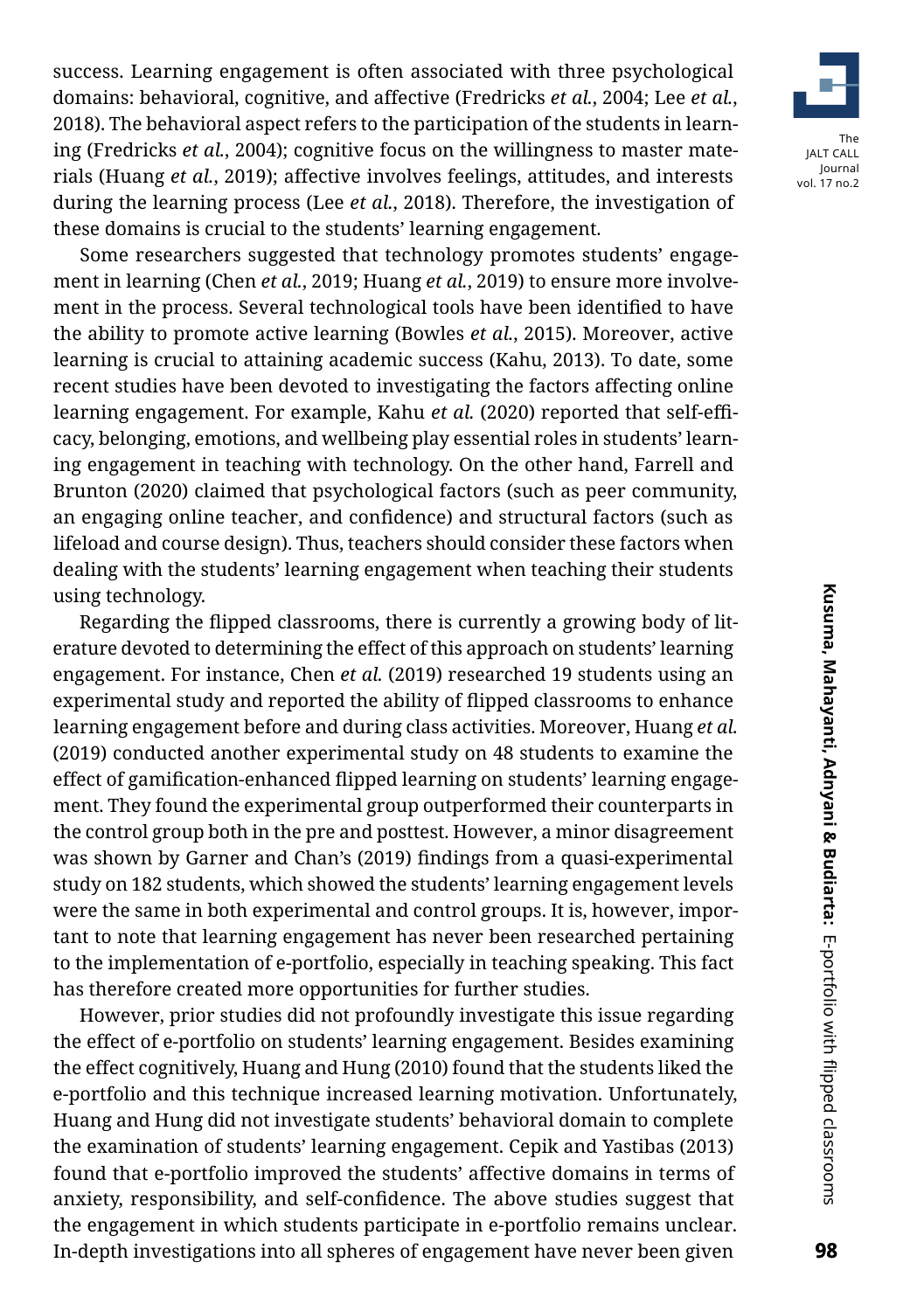99

# **3. Research method**

## *3.1 Research design*

An explanatory sequential mixed-method design was employed to investigate the effect of e-portfolio in flipped classrooms on students' speaking performance and learning engagement. This approach required collecting quantitative data, which is continued by qualitative inquiry (Creswell & Creswell, 2018). Therefore, we applied a quasi-experimental design to answer the first research question (RQ) while semi-structured interviews were implemented to answer the RQ1 and RQ2. Regarding the experimental design, we employed an alternative treatment posttest-only with nonequivalent groups design, and this led to the creation of experimental and control groups. This design provides the experimental and control groups with different treatments by using existing groups (Creswell & Creswell, 2018), and we tested both groups using the same speaking test. Regarding the treatments, the students in the experimental group received e-portfolio that were incorporated with flipped classrooms. Particularly, the students were taught using the flipped classrooms approach, and the students' work was collected digitally using the e-portfolio technique. On the other hand, the control group did only the conventional portfolio technique without technology integration. In this study, we investigated two variables, such as the implementation of e-portfolio in flipped classrooms as the independent variable while students' speaking performance was the dependent variable.

# *3.2 Participants*

We approached some high schools in Indonesia, but only one school that allowed the students to bring devices to learn at school was selected. Besides, we knew the EFL teachers at this school, enabling easy access to get site approval. We then explained the risks and benefits of the research to the students, and all the twelfth-grade students ranging between 18–19 years old from two classes granted their consent to participate. Moreover, these students had the same proficiency of speaking performance and were homogenous, as indicated by statistical analysis performed in this study. The students' speaking levels, according to ACTFL criteria, belong to novice high in which they could perform several uncomplicated communication tasks. Then, from all twelfth-grade students, only sixty-three of them were sampled – 29 in the experiment group and 34 in the control group. Moreover, we employed a purposive sampling technique to recruit students in the experimental group to collect qualitative data about their participation during the implementation of e-portfolio in flipped classrooms through two semi-interview sessions. However, only five students showed their willingness to participate in the interview sessions because they

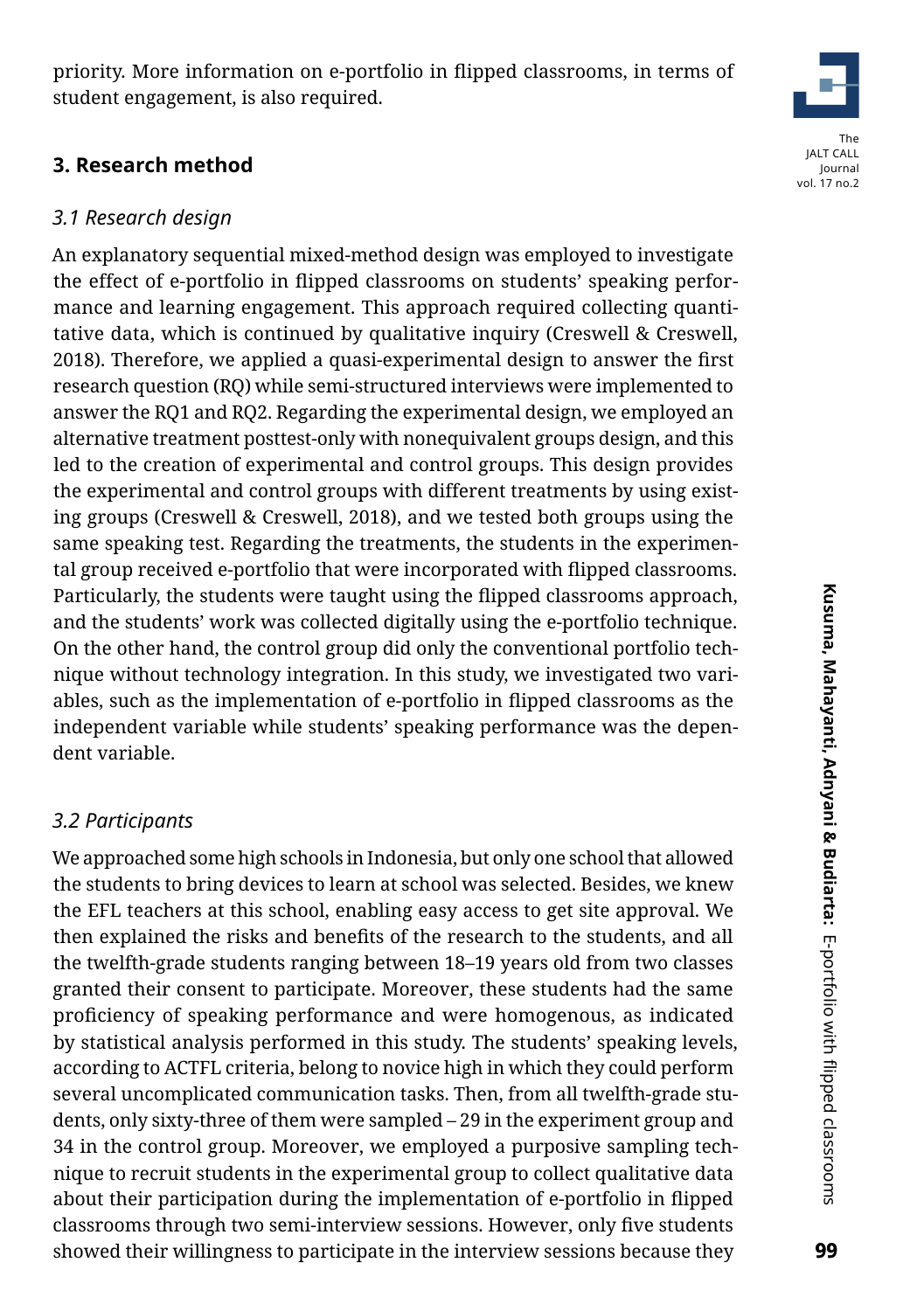never had any experience of being interviewed, and most of them were afraid of talking about the process happening in their classroom. Thus, only five students then showed their willingness after approaching some potential participants and explaining the study in detail.



#### *3.3 The procedure, data collection, & instrumentation*

The inquiry started with an experimental study conducted for eight weeks, and the last week was used for the administration of the posttest, as shown in Table 1. During this period, the students were asked to review some online materials at home. To ensure that the students reviewed the materials, they had to post the summaries on the Schoology discussion forum. The online materials (videos or texts) in this study were related to speaking skills such as language expressions, monologs, and dialogs obtained from YouTube and websites containing speaking materials. To support the activities, this study used Flipgrid and Schoology. Both applications were used in this study since Flipgrid is one of the platforms used for speaking activities, especially using videos, while Schoology is one of the very common LMS used by this school's teachers. F2F activities were then used for speaking practices such as composing and practicing conversations individually or with their peers at school for every topic during the experimental study. The students' conversations were based on the videos and texts they had reviewed before attending the class. Sometimes, the students asked for the teacher's comments on the dialog and the performance they were practicing for. Moreover, their speaking performances had to present accuracy, fluency, interaction, and coherence as these domains were involved in the scoring rubrics used in this study, which was adopted from Amiryousefi (2019). Once they had finished practicing, they were told to record their conversation individually or with peers through the use of Flipgrid. This was followed by watching videos by both the teacher and students, after which constructive comments were provided using Schoology (See Figure 3). The comments from the teacher and classmates should provide the students with suggestions for speaking improvements. During school hours, the teacher allocated time to discuss the performance and remind the students to reflect on the comments on Schoology.

On the other hand, the control group did a conventional portfolio strategy without technology integration. The students in the control group had to review the materials and wrote the scripts at school. Because of time limitations at school, they had to continue writing and practiced the scripts at home. Regarding the speaking performance, they performed the scripts at school and took notes on the comments from their teacher and friends after the performance. The students' scripts and comments they had written were then collected and placed into a map they brought home.

Regarding the posttest, it involved developing a speaking task on a specific topic for the students. The topic used for this posttest was the conditional sentence. Even though the students had conditional sentences in their treatment, they were given different speaking situations that they never had in their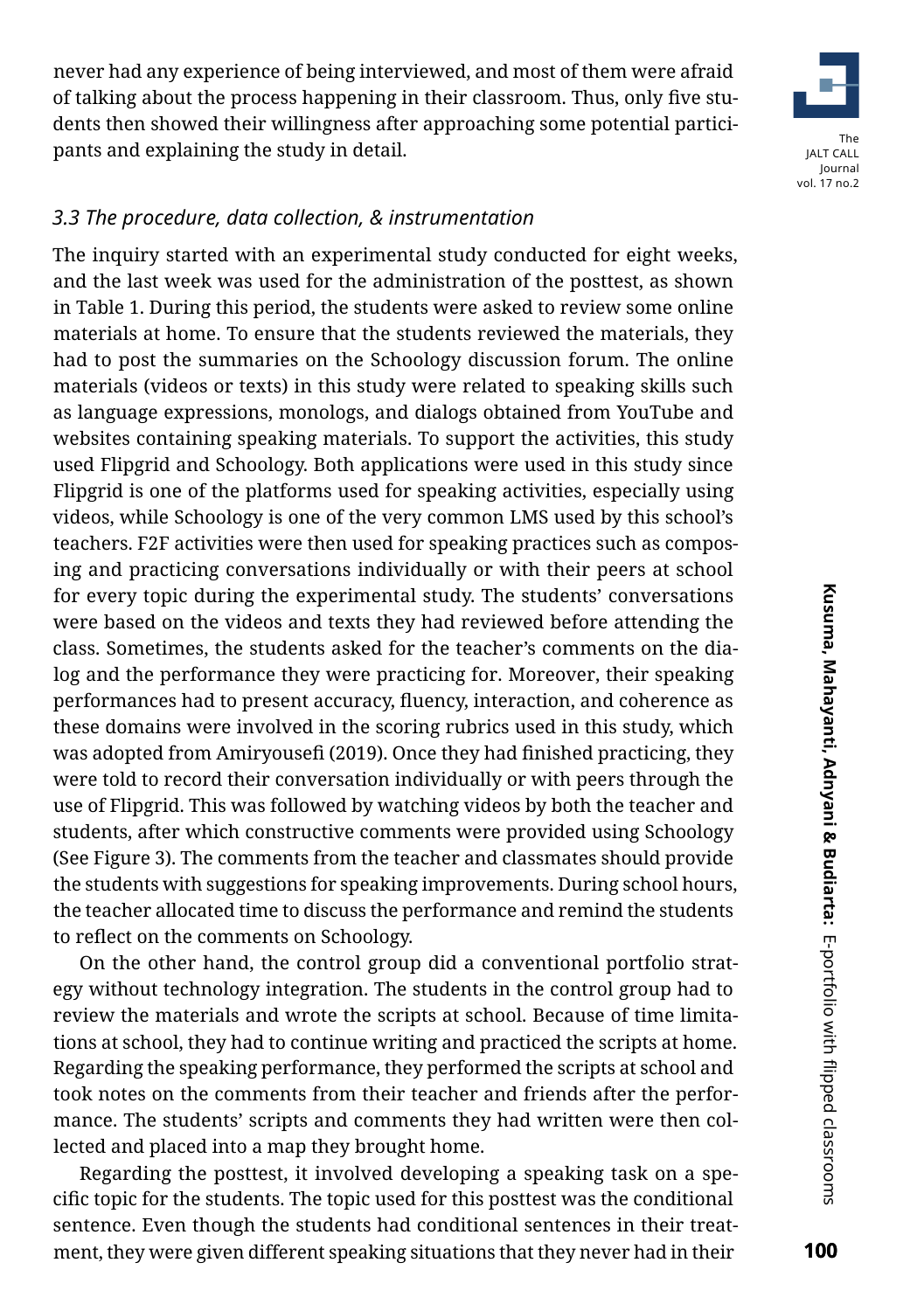treatments. The purpose of providing new situations was to avoid data bias that they could perform the situations because they had practiced them before. There were three situations developed for the posttest, such as what I would do for others if I were (1) a president, (2) a successful businessman, and (3) a rich man. The students were given a lottery containing one of the three situations, and every student had to do a five-minute performance.



After completing the experimental study, qualitative data was continuously collected through in-depth semi-interviews conducted on each participant in Indonesian to obtain more profound data. We conducted the interviews for approximately 30 minutes each session twice a month to explore the students' opinions on their learning engagement during this study. An interview protocol guided this process with some questions on students' participation in the cognitive domain to explore the students' efforts in mastering materials, affective domain to explore the students' feelings during the learning process, and behavioral domain to explore the students' active participation in the learning process. The general procedure of this study is shown in Figure 1.



**Figure 1.** The research procedure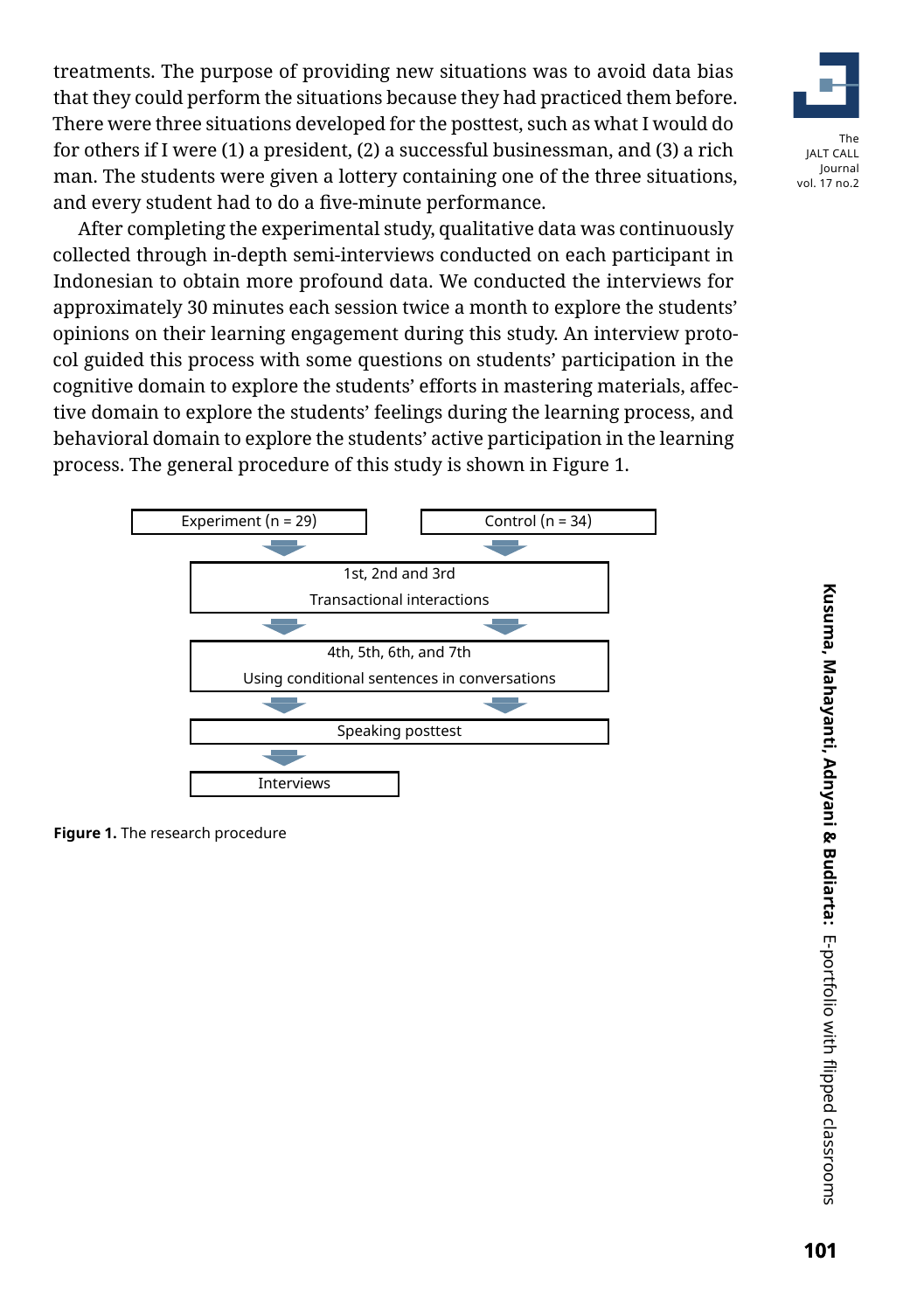#### **Table 1.** Treatments for the experiment group

| <b>Meetings</b> | Topic         |    | <b>Activities</b>                                           |  |  |  |
|-----------------|---------------|----|-------------------------------------------------------------|--|--|--|
| 1st meeting     | Transactional | 1. | Reviewing the materials                                     |  |  |  |
|                 | interactions  | 2. | Participating in online discussion                          |  |  |  |
|                 |               |    | 3. Classroom discussion                                     |  |  |  |
|                 |               |    | 4. Composing dialog with peers                              |  |  |  |
| 2nd meeting     | Transactional | 1. | Reviewing the materials                                     |  |  |  |
|                 | interactions  | 2. | Participating in online discussion                          |  |  |  |
|                 |               |    | 3. Classroom discussion                                     |  |  |  |
|                 |               |    | 4. Practicing the dialog with peers                         |  |  |  |
|                 |               |    | 5. Recording videos via Flipgrid and sharing the links on   |  |  |  |
|                 |               |    | Schoology                                                   |  |  |  |
| 3rd meeting     | Transactional | 1. | Watching friends' videos and giving comments                |  |  |  |
|                 | interactions  | 2. | Classroom discussion discussing the performance             |  |  |  |
|                 |               |    | 3. Reading teacher and friends' comments                    |  |  |  |
|                 |               | 4. | Rerecording the video via Flipgrid                          |  |  |  |
| 4th meeting     | Using<br>1.   |    | Reviewing the materials                                     |  |  |  |
|                 | conditional   | 2. | Participating in online discussion                          |  |  |  |
|                 | sentences     |    | 3. Classroom discussion                                     |  |  |  |
|                 |               |    | 4. Composing monolog for performance                        |  |  |  |
| 5th meeting     | Using         | 1. | Reviewing the materials                                     |  |  |  |
|                 | conditional   |    | 2. Participating in online discussion                       |  |  |  |
|                 | sentences     |    | 3. Classroom discussion                                     |  |  |  |
|                 |               |    | 4. Practicing the monolog                                   |  |  |  |
|                 |               |    | 5. Recording videos via Flipgrid and sharing the links on   |  |  |  |
|                 |               |    | Schoology                                                   |  |  |  |
| 6th meeting     | Using         | 1. | Watching friends' videos and giving comments                |  |  |  |
|                 | conditional   | 2. | Classroom discussion discussing the performance             |  |  |  |
|                 | sentences     |    | 3. Reading teacher and friends' comments                    |  |  |  |
|                 |               |    | 4. Rerecording the video via Flipgrid                       |  |  |  |
| 7th meeting     | Using         | 1. | Composing dialogs with peers                                |  |  |  |
|                 | conditional   |    | 2. Practicing with peers                                    |  |  |  |
|                 | sentences in  |    | 3. Recording the videos via Flipgrid and share the links on |  |  |  |
|                 | conversations |    | Schoology                                                   |  |  |  |
|                 |               |    | 4. Watching friends' videos and giving comments             |  |  |  |
|                 |               |    | 5. Reading teacher and friends' comments                    |  |  |  |
|                 |               |    | 6. Rerecording the video via Flipgrid                       |  |  |  |

#### *3.4 Data analysis*

We analyzed the data both quantitatively and qualitatively. First, we analyzed the data from the posttest using the SPSS program to determine the variability – *Mean* (*M*), *Standard Deviation* (*SD*), and *Variance* (*Var*) after they had been confirmed to be homogenous and normal through homogeneity and normality tests. Moreover, the hypotheses were tested using *independent t-test* analysis.

The JALT CALL Journal vol. 17 no.2

102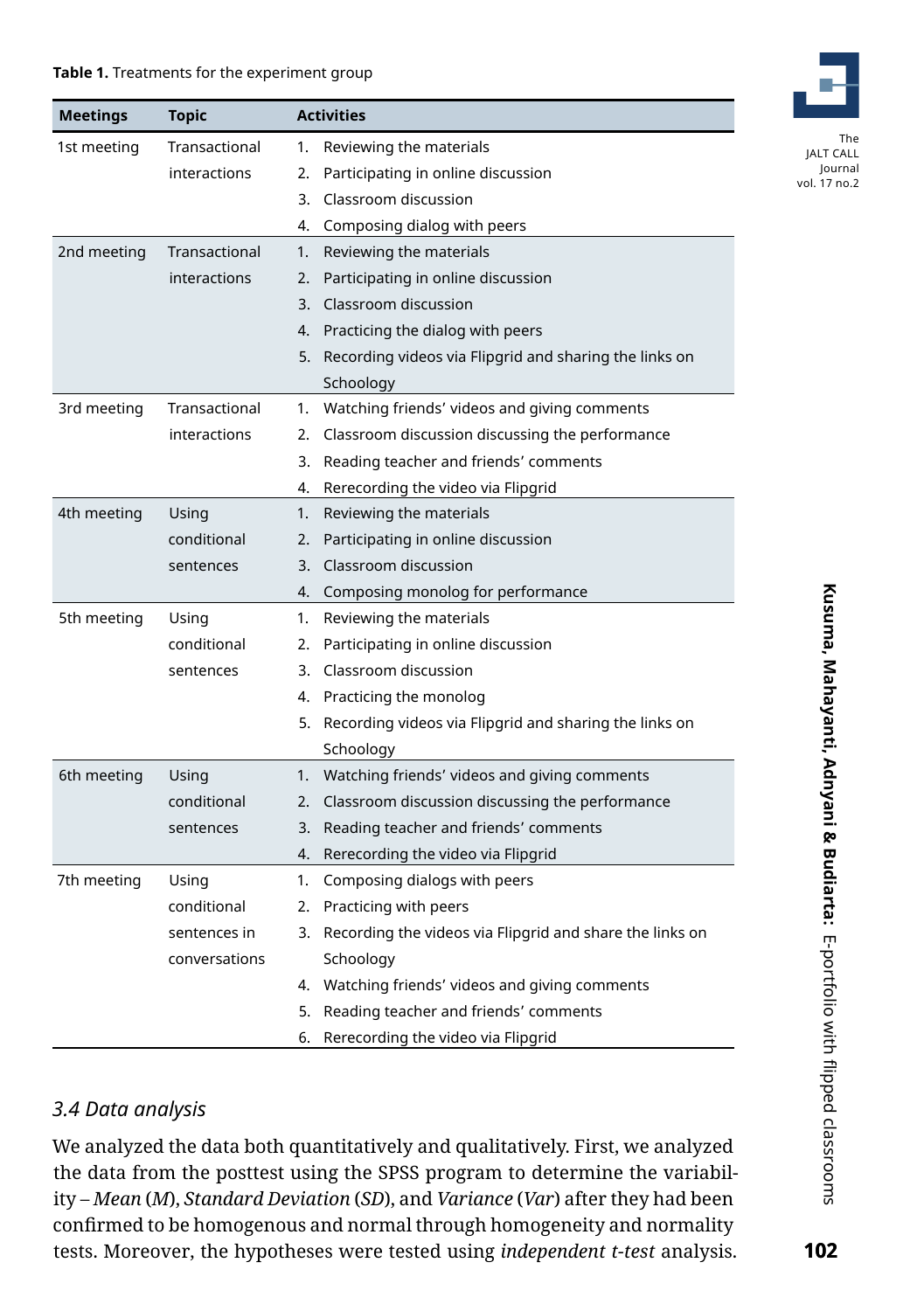Moreover, we transcribed the interview results into English and analyzed them using the content analysis technique to analyze the contents of the interviews (Krippendorff, 2004). In addition, two annotators were analyzing the transcripts, and then we compared the analysis to find agreements. In particular, we separately analyzed the interview transcripts to generate some possible codes. Then, we compared all the codes present in our individual analyses to reach agreements on which ones should be included, especially the codes that represented learning engagement. Furthermore, from our discussion, three themes such as behavioral, cognitive, and affective engagements were determined, and in-vivo coding technique were implemented to support the themes with the participants' exact words.



**Figure 2.** Activities in experiment group



**Figure 3.** Constructive comments on the videos

# **4. Findings & discussion**

#### *4.1 Findings*

**4.1.1 The effect of e-portfolio in flipped classrooms on students' speaking performance.** The data from posttest were analyzed descriptively to obtain initial data of variability for further analysis. Table 2 shows the experiment group had *M* = 80.172, *SD* = 10.198, *Var* = 104.005, minimum score = 50, and maximum score = 97 while the control group had *M* = 73.382, *SD* = 7.951, *Var* = 63.213, minimum score = 55, and maximum score = 85.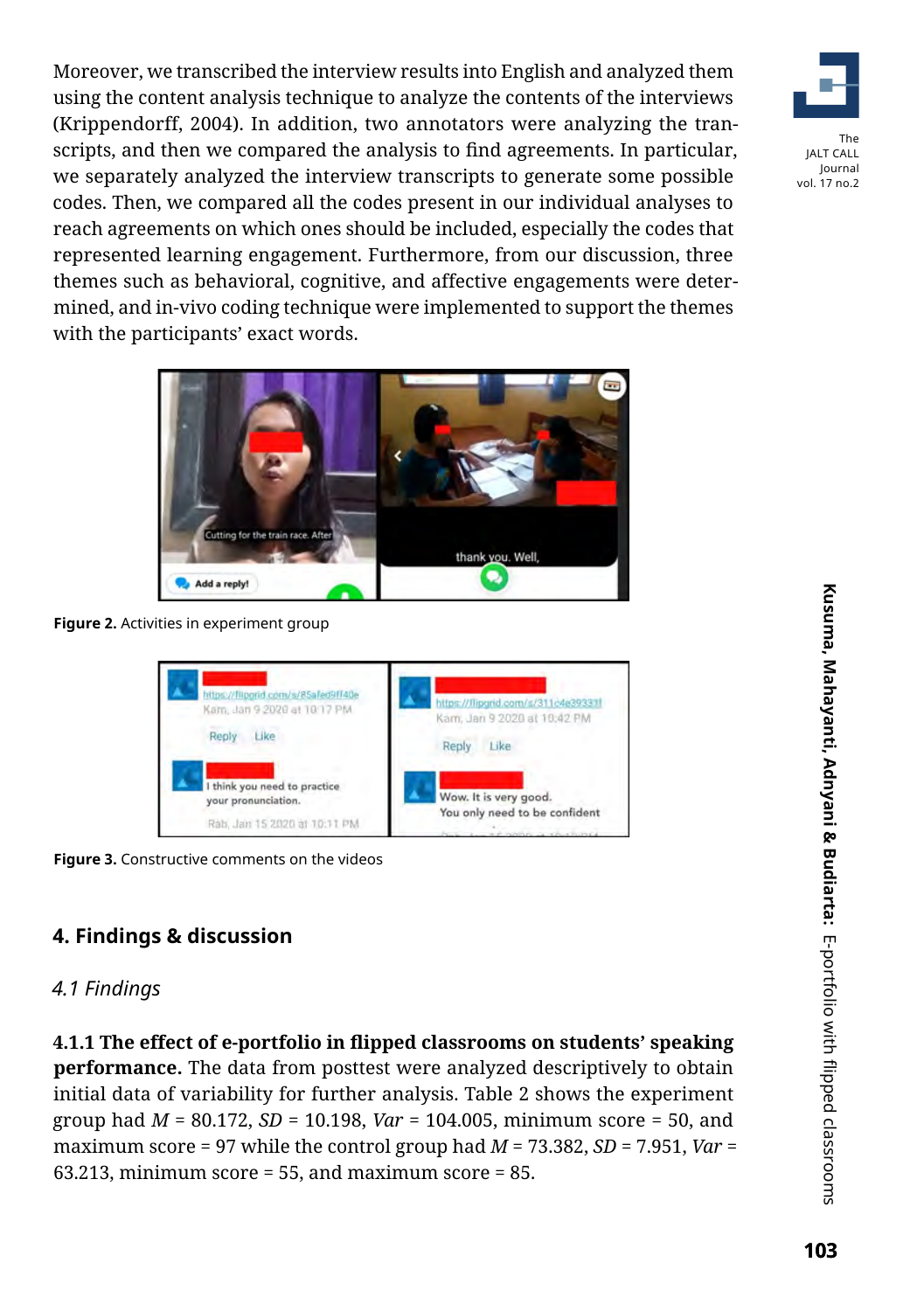**Table 2.** Variability of experiment and control groups

| Groups     | Mean   | SD     | Var     | Min | Max |
|------------|--------|--------|---------|-----|-----|
| Experiment | 80.172 | 10.198 | 104.005 | 50  | 97  |
| Control    | 73.382 | 7.951  | 63 213  | 55  | 85  |



Table 3 shows the results of *independent t-test* analysis and found *t* (*df* = 61) = 2.968, *p* < 0.004, *d =* 0.666. This means there was a statistically significant difference between the experimental and control group's speaking scores with a medium effect size. The comparison of these values showed that students in the experimental group performed better in speaking performance. This, therefore, means e-portfolio in flipped classrooms had a significant effect and could improve students' speaking performance.

**Table 3.** The results of independent t-test analysis

|                 |       | df / | Sig. (2-tailed) |       |
|-----------------|-------|------|-----------------|-------|
| Speaking scores | 2.968 | 61   | 0 004           | 0.666 |

**4.1.2 Students' learning engagement during the implementation of e-portfolio in flipped classrooms.** The hypothesis test showed a statistical effect of e-portfolio in flipped classrooms on students' speaking performance. However, this was further subjected to qualitative analysis based on the interviews conducted, especially focusing on the students' learning engagement. The interviews on the students' learning engagement involved the behavioral, cognitive, and affective domains.

The e-portfolio in flipped classrooms started with the students reviewing learning materials before coming to the classroom and, since there is more flexibility with time and place, the students confessed they learned and improved their understanding of the topics by using the pre-activity time to search for supporting materials. To support this submission, student #3 said, "I learned before class time, and I also looked for supporting materials." Moreover, they also found the video materials reviewed to be fascinating and easy to understand because they were easily explained. Also, the videos directly conveyed the important points, which was good for improving their speaking skills. Student #5 said, "I liked the videos because the explanation was interesting and straight to the point." The way the teacher covered the materials using video was reported to have motivated the students to improve their learning intensity. Student #2 said, "The way the teacher covered the materials was exciting, and I liked it."

During the F2F time, the students were actively engaged in collaborative activities such as discussions, practicing with friends, composing monologs or dialogs, and recording videos. Their active participation in these activities was associated with the knowledge acquired before the class and the motivation to share what they knew about the topics. To support this phenomenon, student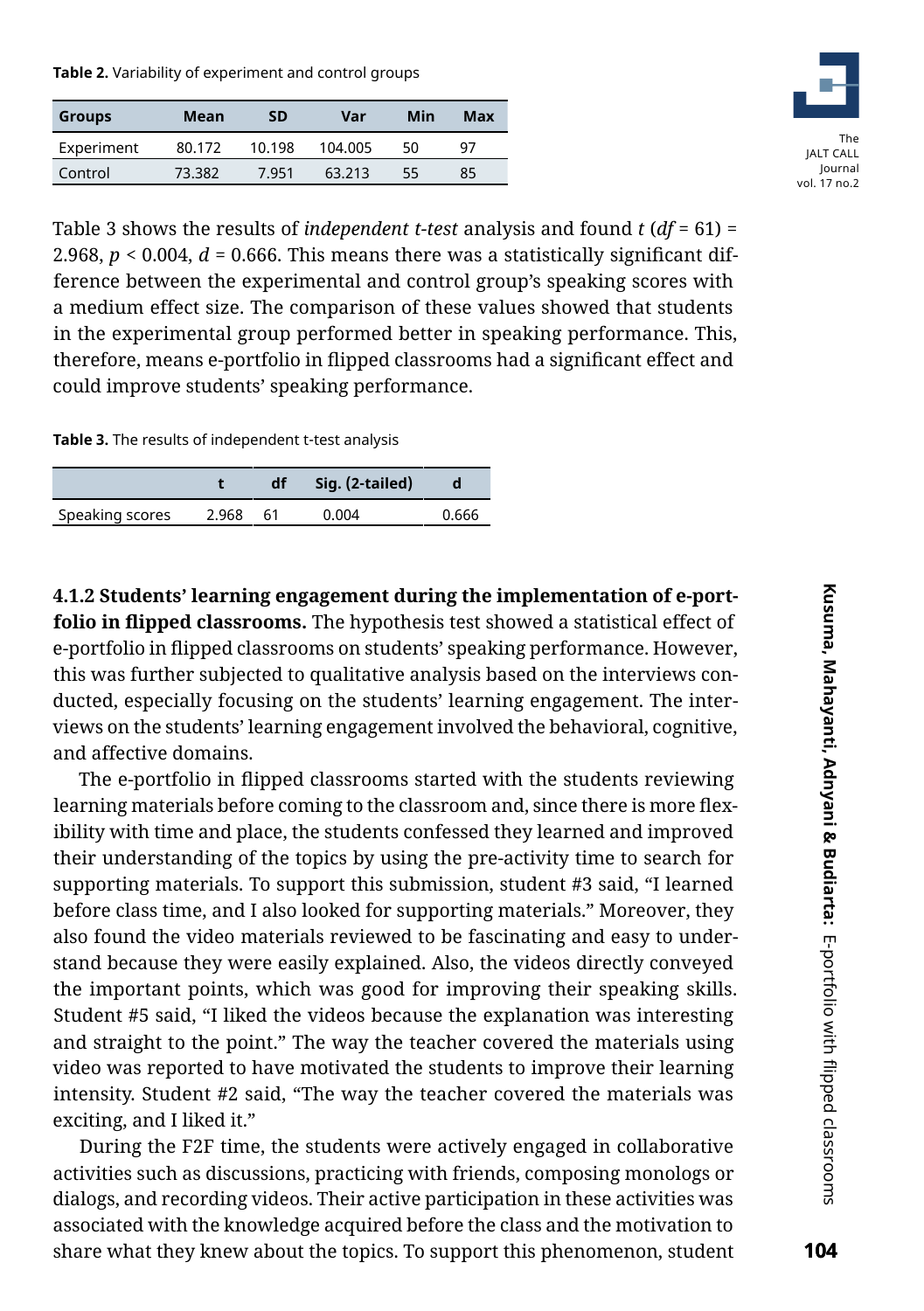#4 said, "I become more active in the discussion because I have learned the materials." Student #1 also reported, "I become more motivated to engage in classroom activity because I have prepared myself well by studying at home." Furthermore, the students were found to prefer collaborative activities while practicing with peers and making videos in the classroom. Student #3 said, "I liked practicing with my partners because I could learn from them and their practice." Student #2 said, "When making the videos, I was so motivated because I wanted to show my best." Moreover, the implementation of the e-portfolio in flipped classrooms using F2F activities was reported to have the ability to improve speaking performance. Student #5 stated, "I looked forward to having discussion, practice, and making videos. I think these activities helped me to improve my speaking." Student # 1 said, "I like the prompts of the videos. Besides, making videos encouraged me to be well-prepared to show my best."

As one of the activities in the e-portfolio, watching others' videos and providing constructive comments were reported to have several benefits. Student #4 said, "By watching my friends' videos, I actually learned a few things to improve my speaking skills." Moreover, due to the easy accessibility to the videos, they could watch their performance at any time and conducted selfreflection to determine their strengths and weaknesses. Student #3 said, "I watched my videos to spot what I needed to improve." While student #1 also reported that "I watched my videos over and over again to learn some areas that needed improvements."

Besides self-reflection, students also received comments from their teacher and friends in online and classroom discussions to obtain a second opinion about their performances. Student #2 said, "The one that I loved was when I read my teacher and friends' comments about my performance. I wanted to know how they reacted to my videos." These comments were very constructive and were able to help the improvement of speaking skills. Student #5 confessed, "My teacher sometimes helped me point out the weakness I could not notice." Student #4 also stated, "The comments I got from my friends really helped me know my strengths and weaknesses."

#### **4.2 Discussion**

Since the advent of technology has radically changed the implementation of the portfolio in ELT, some studies are necessary. In addition, since none is focusing on applying e-portfolio in flipped classrooms in teaching speaking, this study was conducted to examine the effect of e-portfolio in flipped classrooms on students' speaking performance and learning engagement by using an explanatory sequential mixed-methods design.

RQ1 examined the effect of e-portfolio in flipped classrooms on students' speaking performance, and the results exerted a positive relationship. In addition, the mean scores of both groups indicated that the one taught by e-portfolio in flipped classrooms outperformed the conventional group. This echoes the findings reported by Huang and Hung (2010) that e-portfolio had an effect on students' oral performance. Furthermore, this present study's statistical results

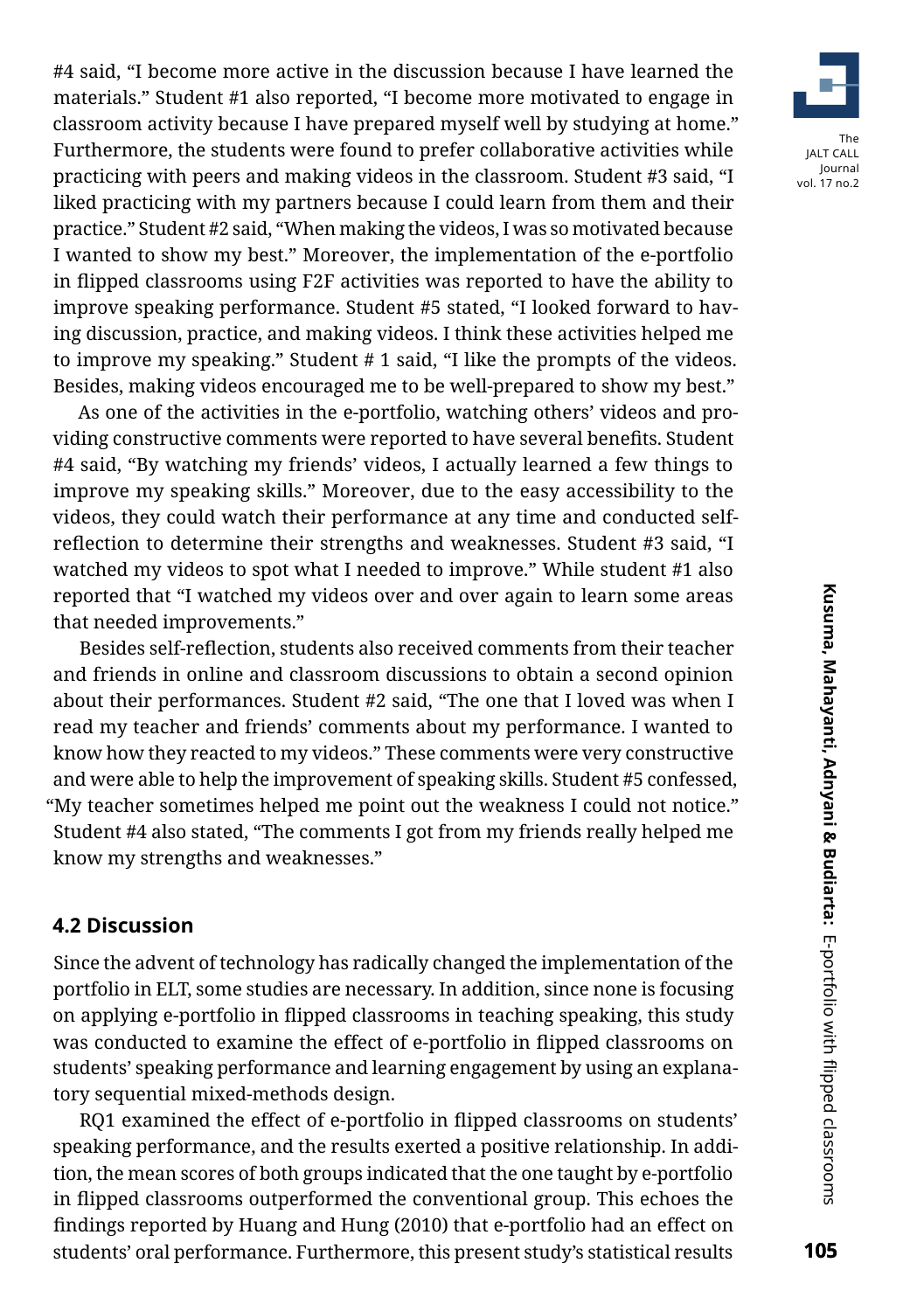completed the qualitative findings of other proponents (Cepik & Yastibas, 2013; Dougherty & Coelho, 2017; Kwak & Yin, 2018) on improving speaking performance through the implementation of e-portfolio. Therefore, the results in this study and the empirical findings of the others have shown that although e-portfolio was combined with flipped classrooms, the combination still played an essential role in the students' speaking performance.

We surmised that the elements in the e-portfolio played essential roles in improving the students' speaking performance, such as regular practices, peer activities, and self-assessments, as observed in this study. The interview results also indicated that those activities seemed to help them improve their speaking skills. The findings, therefore, repeated Huang and Hung's (2010) results that regular practices provided in the e-portfolio are responsible for the improvement in students' speaking performance. In addition, peer activities were also found to be playing significant roles. It is consistent with the report of Askarzadeh and Mall-Amiri (2018) that students taught using peer assessment outperformed those learning by e-portfolio due to its ability to provide more interactions and reduce anxiety. Moreover, we predicted that the opportunity to reflect on performance and the comments from other students and teachers aided the self-assessment and enhancement of speaking ability. This confirmed Safari and Koosha's (2016) claim that it is possible to improve students' speaking performance by using the opportunities provided by the portfolio for the students to self-monitor and self-assess. Therefore, we speculated that regular practices, peer activities, and self-assessments were responsible for improving students' speaking performance during the implementation of e-portfolio in flipped classrooms.

In addition, we also surmised that flipped classrooms were responsible for the critical outcomes of this study. Before going to class, the students' tasks appeared to allow them to understand the materials better as they had more time to review the materials. Furthermore, F2F exercises are used, as Roehling (2018) claimed, to develop skills and knowledge. Therefore, the students seemed to have better knowledge prior to doing the discussions and assignments. Through this discussion, flipped classrooms, therefore, tend to be a good fit for the e-portfolio and support the use of this technique in teaching speaking courses.

RQ2 explored the students' learning engagement during the implementation of e-portfolio in flipped classrooms, and the students exhibited several learning engagements covering the behavioral, cognitive, and affective domains. From the behavioral perspective, we found similar patterns shown by the students, such as active participation in online or classroom discussion, active involvement in making videos, and providing regular comments on the students' videos. We predicted that the elements of flipped classrooms, such as interactive activities during F2F time and the creative tasks provided by the e-portfolio, guided the students' behavioral engagement. Therefore, the students were observed to have the opportunities of becoming more behaviorally engaged during the implementation of the e-portfolio. This is consistent with the claims

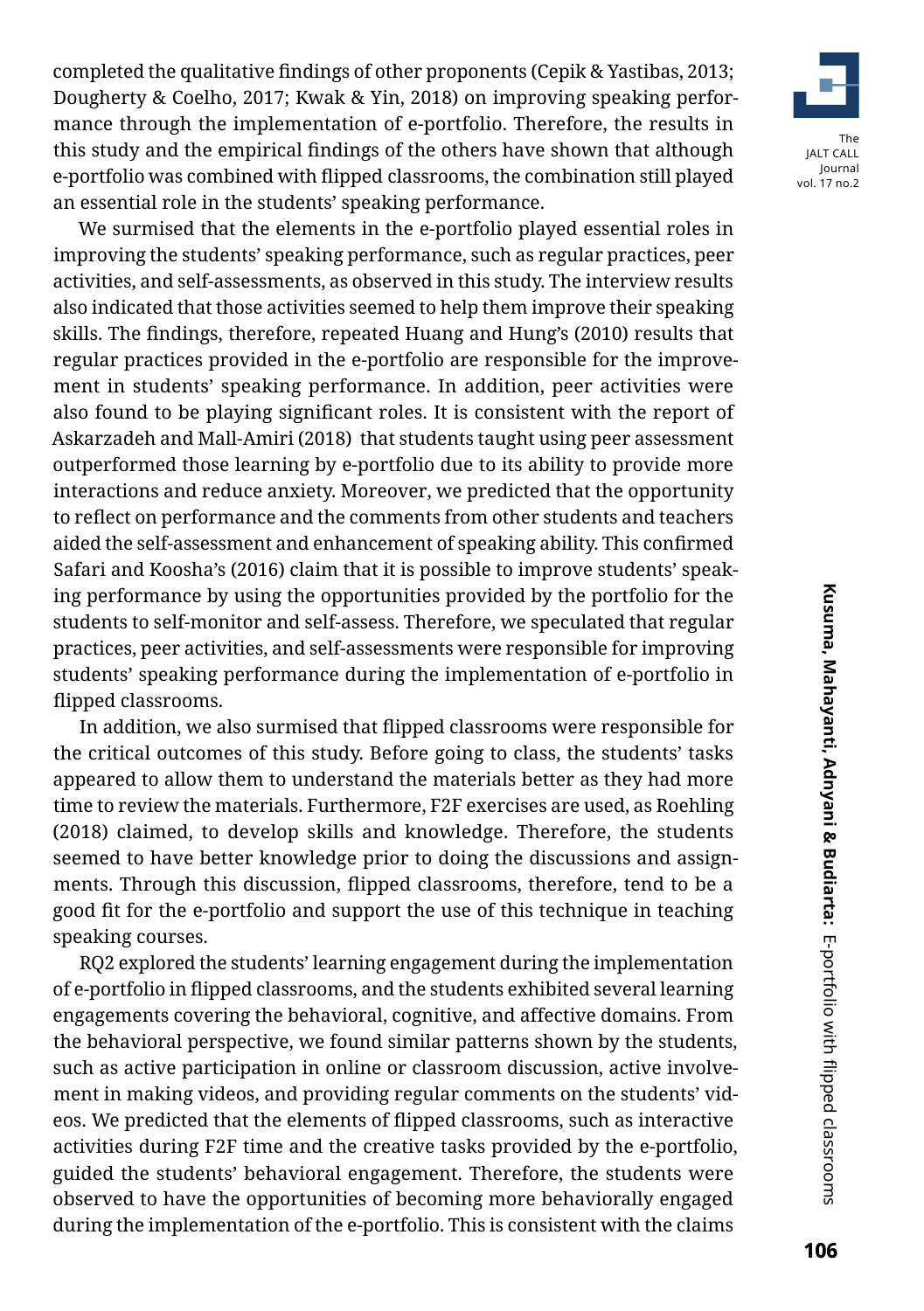that flipped classrooms provide activities for the students (Mehring, 2018) to improve their opportunities to engage the course materials (Roehling, 2018).

Concerning the cognitive engagement, the students also showed similar participation by reviewing materials before going to class, searching for supporting materials, joining online and class discussions, learning from practice with peers, and teacher and friends' comments. This shows that the combined implementation of e-portfolio and flipped classrooms tended to provide meaningful activities for students' cognitive development and more opportunities to participate cognitively. Moreover, it provided them with a higher possibility of developing their cognitive domains than other teaching strategies.

We also surmised that the innovative materials and exciting activities apparently influenced the students to have good affective domains. This is evident with their preference for both the materials and activities provided by the e-portfolio in flipped classrooms. This is in accordance with the claim of previous researchers (Hung, 2015; O'Flaherty & Phillips, 2015) that the activities of flipped classrooms lead to satisfaction and can influence students' feelings and attitudes toward the learning process. Moreover, the findings also showed that good affective engagement influenced the motivation to succeed in behavioral and cognitive engagement. However, this contradicted Lee *et al.*'s (2018) finding that there is no significant relationship between students' behavioral and cognitive engagement and satisfaction. Therefore, further research is required to explain this discrepancy.

The findings showed three implications of the subject of research on ELT. Firstly, due to the availability of some advanced technology tools to store, manage, and share audio or videos online, implementing an e-portfolio is possible. Furthermore, due to its ability to improve students' speaking performance, e-portfolio should be embraced by the teachers in their ELT practices. Moreover, e-portfolio has been an effective and efficient assessment technique to improve assessment as learning rather than facilitate assessment for and of learning (Kwak & Yin, 2018). Therefore, incorporating an e-portfolio into flipped classrooms is encouraged to provide students with more F2F time required for speaking activities, as Garner and Chan (2019) suggested that more practice time provided by flipped classrooms can improve students' communication skills. Secondly, an e-portfolio should provide regular speaking practices involving individual and peer conversations as well as regular reflections on performance. This is necessary considering the effects of consistent speaking practices, peer activities, and self-assessments on performance improvements. Besides, Huang and Hung (2010) revealed that regular practice in e-portfolio is responsible for immense improvement. Thirdly, while incorporating e-portfolio and flipped classrooms, it is essential to note that the materials for both pre-class and F2F should be exciting and innovative to promote active learning engagement as well as affective and, subsequently, behavioral and cognitive participation.

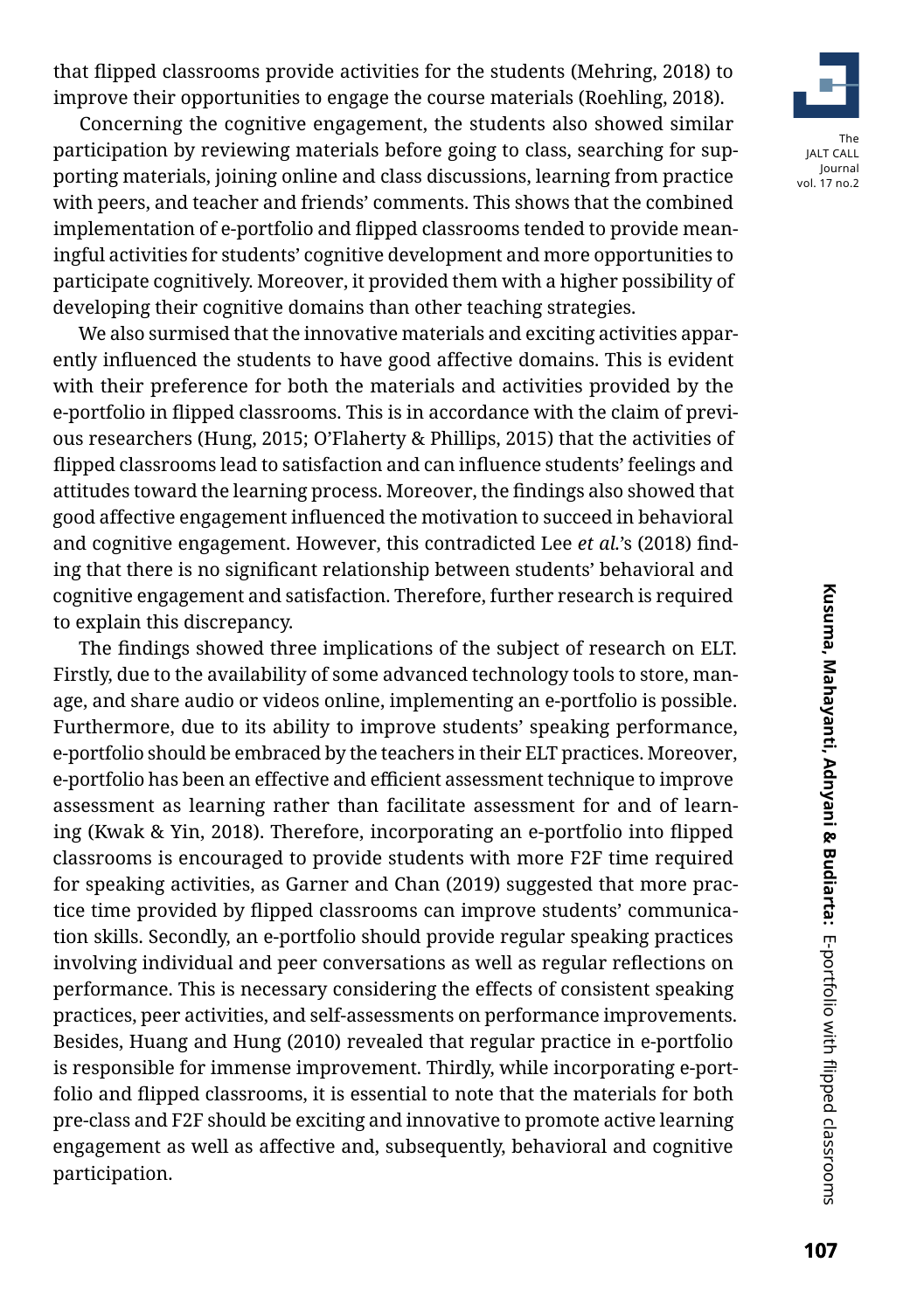# **5. Conclusion**

The results showed a significant difference in students' speaking performance taught by e-portfolio in flipped classrooms and those taught by conventional techniques. The combination was found to have the ability to improve speaking performance due to its provision of regular speaking practices, individual and peer activities, and self-assessments. Moreover, through the combination of e-portfolio and flipped classrooms, the students seemed to engage behaviorally, cognitively, and affectively with the learning process. Therefore, combining e-portfolio and flipped classrooms provides more opportunities for the students to develop their speaking learning process.

A few limitations and ideas were observed during this study and should be considered by future studies. First, the implementation of Flipgrid as a means of storing speaking videos required another online application to provide the comments, which led to the incorporation of Schoology. Second, the effect of the e-portfolio was not explored on some possible variables affecting speaking performance. Third, the correlation between the three domains of engagement was not explored. Therefore, future studies should address these limitations to enhance the literature of e-portfolio and flipped classrooms and inspire language instructors to embrace this combination in their ELT practices.

#### **6. References**

Adnan, M. (2017). Perceptions of senior-year ELT students for flipped classroom: A materials development course. *Computer Assisted Language Learning*, *30*(3–4), 204–222.

https://doi.org/https://doi.org/10.1080/09588221.2017.1301958

- Amiryousefi, M. (2019). The incorporation of flipped learning into conventional classes to enhance EFL learners' L2 speaking, L2 listening, and engagement. *Innovation in Language Learning and Teaching*, *13*(2), 147–161. https://doi.org/10.1080/17501229.2017.1394307
- Askarzadeh, H., & Mall-Amiri, B. (2018). The comparative effects of portfolio assessment and peer-assessment on EFL learners' critical thinking and speaking achievement. *Research in English Language Pedagogy RELP*, *6*(2), 159–181. http://relp.khuisf.ac.ir/article\_542576.html
- Astin, A. W. (1984). Student involvement: A developmental theory for higher education. *Journal of College Student Development*, *40*(5), 251–263. https://www.middlesex.mass.edu/ace/downloads/astininv.pdf
- Babaee, M. (2012). E-portfolio in social media for facilitating language learning. *The Internet Journal of Language, Culture and Society*, *35*, 29–35. https://aaref.com.au/wp-content/uploads/2018/05/35-05.pdf
- Baker, J. W. (2000). The "classroom flip": Using Web course management tools to become the guide by the side. *The 11th International Conference on College Teaching and Learning* , 9–17.

http://www.classroomflip.com/files/classroom\_flip\_baker\_2000.pdf

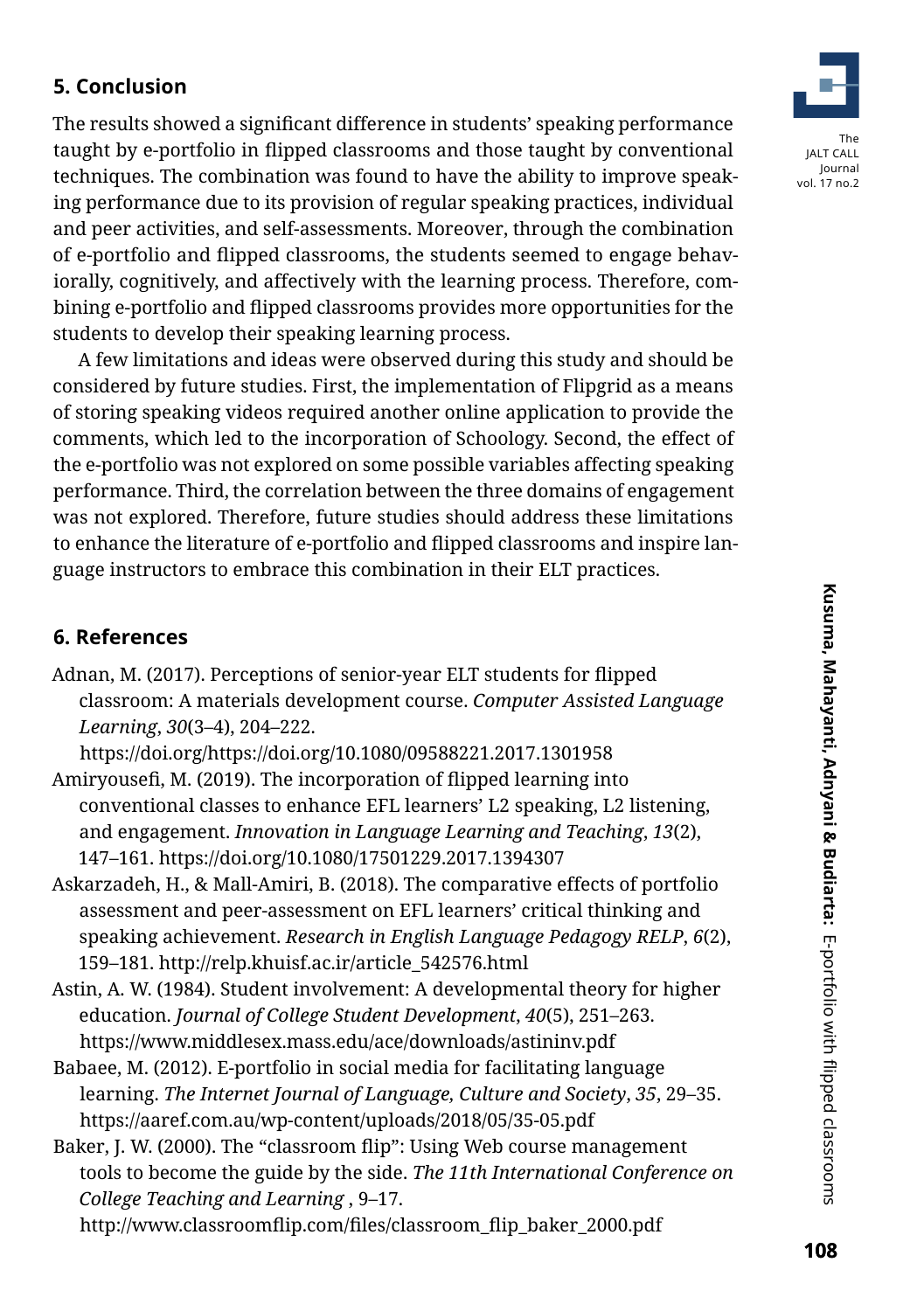- Barrot, J. (2016). Using Facebook-based e-portfolio in ESL writing classrooms: Impact and challenges. *Language, Culture and Curriculum*, *29*(3), 286–301. https://doi.org/https://doi.org/10.1080/07908318.2016.1143481
- Baturay, M. H., & Daloǧlu, A. (2010). E-portfolio assessment in an online English language course. *Computer Assisted Language Learning*, *23*(5), 413–428. https://doi.org/10.1080/09588221.2010.520671
- Bergmann, J., & Sams, A. (2012). *Flip your classroom: Reach every student in every class every day*. International Society for Technology in Education. [https://www.rcboe.org/cms/lib/GA01903614/Centricity/Domain/15451/Flip\\_](https://www.rcboe.org/cms/lib/GA01903614/Centricity/Domain/15451/Flip_Your_Classroom.pdf ) Your Classroom.pdf
- Bowles, A. R., Frumkes, L. A., Harper, D., & Stone, L. (2015). Supporting language learning through technology: A response to lord. *The Modern Language Journal*, *99*(3), 394–396. https://doi.org/10.1111/modl.12270
- Cepik, S., & Yastibas, A. E. (2013). The use of e-portfolio to improve English speaking skill of Turkish EFL learners. *Anthropologist*, *16*(1–2), 307–317. https://doi.org/10.1080/09720073.2013.11891358
- Chen, M. R. A., Hwang, G. J., & Chang, Y. Y. (2019). A reflective thinkingpromoting approach to enhancing graduate students' flipped learning engagement, participation behaviors, reflective thinking and project learning outcomes. *British Journal of Educational Technology*, *50*(5), 2288– 2307. https://doi.org/10.1111/bjet.12823
- Creswell, J. W., & Creswell, J. D. (2018). *Research design: Qualitative, quantitative, and mixed methods approaches* (5th ed.). SAGE Publications.
- Demirel, M., & Duman, H. (2015). The use of portfolio in English language teaching and its effects on achievement and attitude. *Procedia - Social and Behavioral Sciences*, *191*, 2634–2640.

https://doi.org/10.1016/j.sbspro.2015.04.598

- Dougherty, E., & Coelho, D. (2017). Eportfolios in English language learning: perceptions of Arabic-speaking higher education students. *TESL-EJ*, *21*(3), 1–21. http://www.tesl-ej.org/wordpress/issues/volume21/ej83/ej83int/
- Efe, H. (2016). Reflective portfolio assessment in an EFL context. *Anthropologist*, *24*(1), 157–163.

https://doi.org/10.1080/09720073.2016.11892001

- Farrell, O., & Brunton, J. (2020). A balancing act: A window into online student engagement experiences. *International Journal of Educational Technology in Higher Education*, *17*(25), 1–19. https://doi.org/10.1186/s41239-020-00199-x
- Fredricks, J. A., Blumenfeld, P. C., & Paris, A. H. (2004). School engagement: Potential of the concept, state of the evidence. *Review of Educational Research*, *74*(1), 59–109.

https://doi.org/https://doi.org/10.3102/00346543074001059

Garner, B., & Chan, M. (2019). Student perceptions of learning and engagement in a flipped versus lecture course. *Business and Professional Communication Quarterly*, *82*(3), 357–369. https://doi.org/10.1177/2329490619833173



The JALT CALL Journal vol. 17 no.2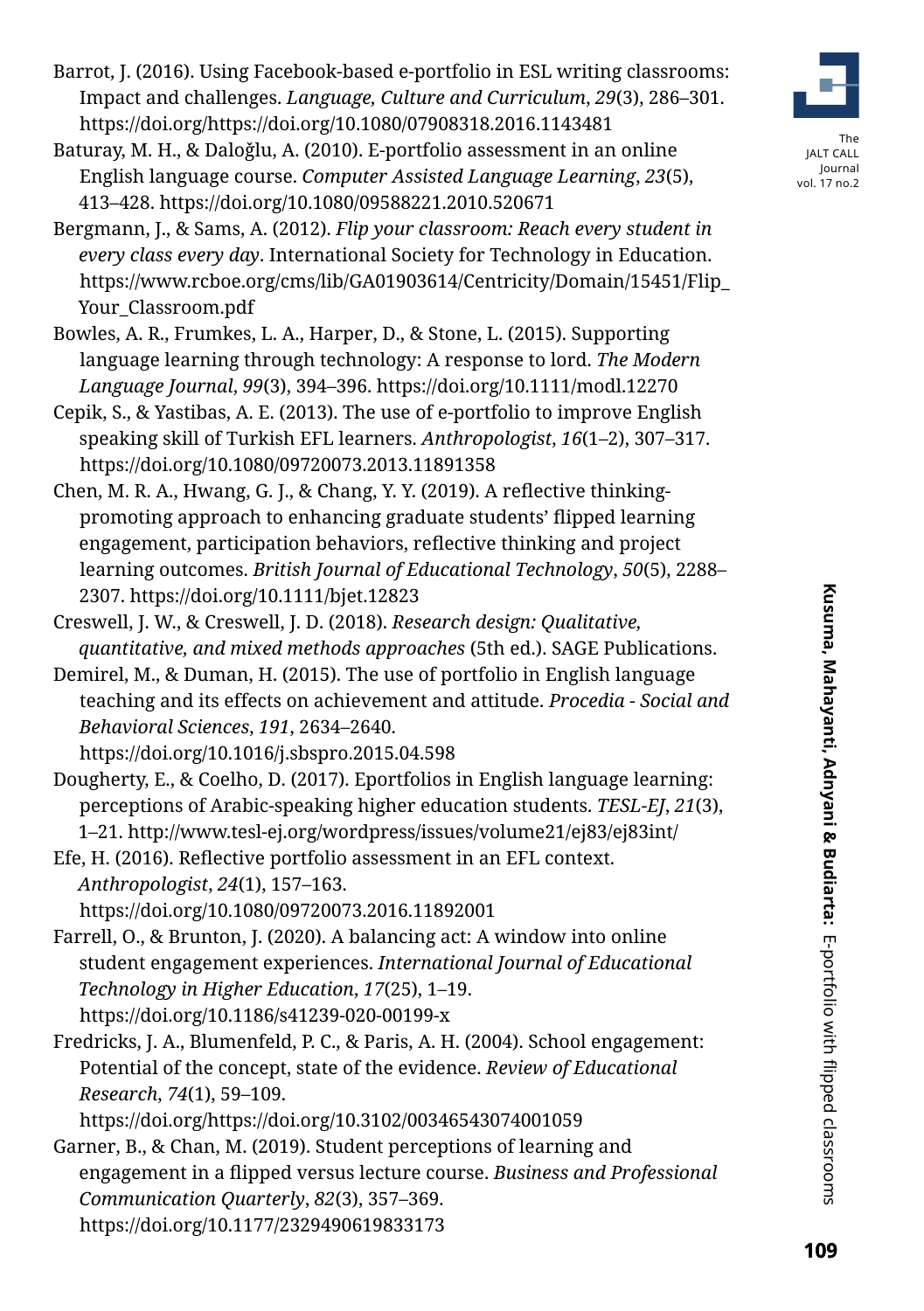- Huang, B., Hew, K. F., & Lo, C. K. (2019). Investigating the effects of gamification-enhanced flipped learning on undergraduate students' behavioral and cognitive engagement. *Interactive Learning Environments*, *27*(8), 1106–1126. https://doi.org/10.1080/10494820.2018.1495653
- Huang, H.-T. D., & Hung, S.-T. A. (2010). Effects of electronic portfolios on EFL oral performance. *Asian EFL Journal*, *12*(2), 192–212.
- Hung, H.-T. (2015). Flipping the classroom for English language learners to foster active learning. *Computer Assisted Language Learning*, *28*(1), 81–96. https://doi.org/https://doi.org/10.1080/09588221.2014.967701
- Hung, H. T. (2017). Design-based research: Redesign of an English language course using a flipped classroom approach. *TESOL Quarterly*, *51*(1), 180– 192. https://doi.org/10.1002/tesq.328
- Hung, H. T. (2018). Gamifying the flipped classroom using game-based learning materials. *ELT Journal*, *72*(3), 296–308. https://doi.org/10.1093/elt/ccx055
- Johnson, D. W., & Johnson, R. T. (2002). *Meaningful assessment: A manageable and cooperative process*. Allyn and Bacon.
- Kahu, E. (2013). Framing student engagement in higher education. *Studies in Higher Education*, *18*(4), 758–773.

https://doi.org/https://doi.org/10.1080/03075079.2011.598505

- Kahu, E. R., Picton, C., & Nelson, K. (2020). Pathways to engagement: a longitudinal study of the first-year student experience in the educational interface. *Higher Education*, *79*(4), 657–673. https://doi.org/10.1007/s10734-019-00429-w
- Kusuma, I. P. I. (2020). The investigation of flipped classrooms on students' speaking performance and self-regulated learning. *Pertanika Journal of Social Sciences and Humanities*, *28*(3), 2027–2042.
- Kwak, Y., & Yin, J. (2018). Using electronic speaking portfolios for assessment in the EFL classroom: Students' perspectives. *Korean Journal of English Language and Linguistics*, *18*(4), 442–469.

https://doi.org/https://doi.org/10.15738/kjell.18.4.201812.442

- Lage, M. J., Platt, G. J., & Treglia, M. (2000). Inverting the classroom: A gateway to creating an inclusive learning environment. *Journal of Economic Education*, *31*(1), 30–43. https://doi.org/10.1080/00220480009596759
- Lee, J., Park, T., & Davis, R. O. (2018). What affects learner engagement in flipped learning and what predicts its outcomes? *British Journal of Educational Technology*, *28*(1), 1–18. https://doi.org/10.1111/bjet.12717
- Lin, C.-J., & Hwang, G.-J. (2018). A learning analytics approach to investigating factors affecting EFL students ' oral performance in a flipped classroom. *Educational Technology & Society*, *21*(2), 205–219.
- McLaughlin, J. E., White, P. J., Khanova, J., & Yuriev, E. (2016). Flipped classroom implementation: A case report of two higher education institutions in the United States and Australia. *Computers in the Schools*, *33*(1), 24–37. https://doi.org/10.1080/07380569.2016.1137734



The JALT CALL Journal vol. 17 no.2